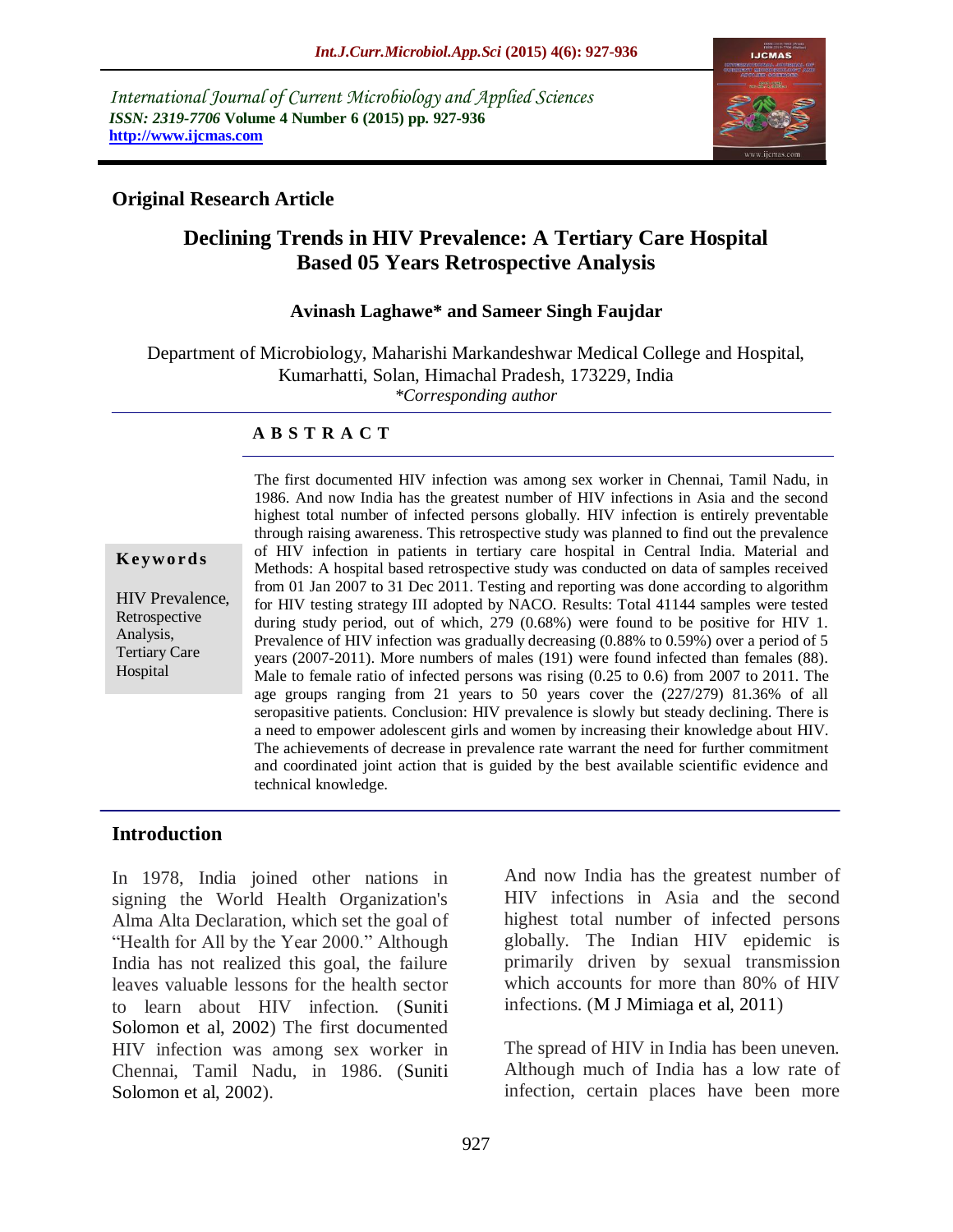affected than others. HIV epidemics are more severe in the southern half of the country and the far north-east. As per NACO (National AIDS Control Organization Report 2008 – GoI ) the highest estimated adult HIV prevalence is found in Manipur (1.40%), followed by Andhra Pradesh (0.90%), Mizoram (0.81%), Nagaland (0.78%), Karnataka (0.63%) and Maharashtra (0.55%). (K.Kalpana et al, 2013)

Early descriptions of HIV epidemiology created a general perception that HIV infection was largely restricted to sex workers, truckers, and IDUs. The rest of the population was, and in many cases, still is, in denial; meanwhile, the infection has spread further into the general population. For example, HIV infection rates are reported to be increasing among monogamous women, through unprotected sex with infected spouses. (Suniti Solomon et al, 2002)

HIV infection is entirely preventable through raising awareness. Therefore, awareness about its occurrence and spread is very significant in protecting the people from the epidemic. It is for this reason that the National AIDS Control Programme lays maximum emphasis on the widespread reach of information, education and communication on HIV/AIDS prevention. Changing knowledge, attitudes and behavior as a prevention strategy of HIV/AIDS thus is a key thrust area of the National AIDS Control Programme. (India against AIDS, 2015)

NACO has been conducting regular thematic Mass Media campaigns on TV and Radio to cover issues of condom promotion, ICTC/PPTCT, STI treatment and services, stigma and discrimination, vulnerability of youth to HIV, ART, HIV – TB and blood safety. India has been working tremendously

hard to eradicate HIV/AIDS which poses serious health challenges to a large population living in the country. Efforts are now being made to reduce the number of HIV cases to zero and the nation has already achieved a breakthrough to stop HIV prevalence in the last few years. (India against AIDS, 2015)

This retrospective study was planned to find out the prevalence of HIV infection in patients attending OPD and IPD of Sri Aurobindo Institute of Medical Sciences and Hospital, Indore, M.P. which is a tertiary care hospital in Central India.

The manin aim of this study to determine the prevalence of HIV infection. To determine the M:F ratio in reactive samples. Also, to identify the age group in which HIV infection is more common

# **Material and Methods**

A hospital based retrospective study was conducted in Department of Microbiology, Sri Aurobindo Institute of Medical Sciences, Indore, M.P. Data of samples received from 01 Jan 2007 to 31 Dec 2011 was retrieved from the medical records of Department of Microbiology. Data from all samples received from indoor as well as outdoor patients was included in this study. As a routine practice, all patients were counseled and informed consent was taken from each patient before HIV testing. Peripheral blood (5mL) was collected from each patient in plain vial (without EDTA) and screened for Human Immuno Deficiency Virus 1&2 by Tridot after separation of serum. If found positive, HIV testing was done by two more methods (Retroquic/Determine HIV1/2 and 3rd Generation ELISA) according algorithm for HIV testing strategy III adopted by NACO. (GUIDELINES FOR HIV TESTING 2007) Interpretation was also done by using algorithm for HIV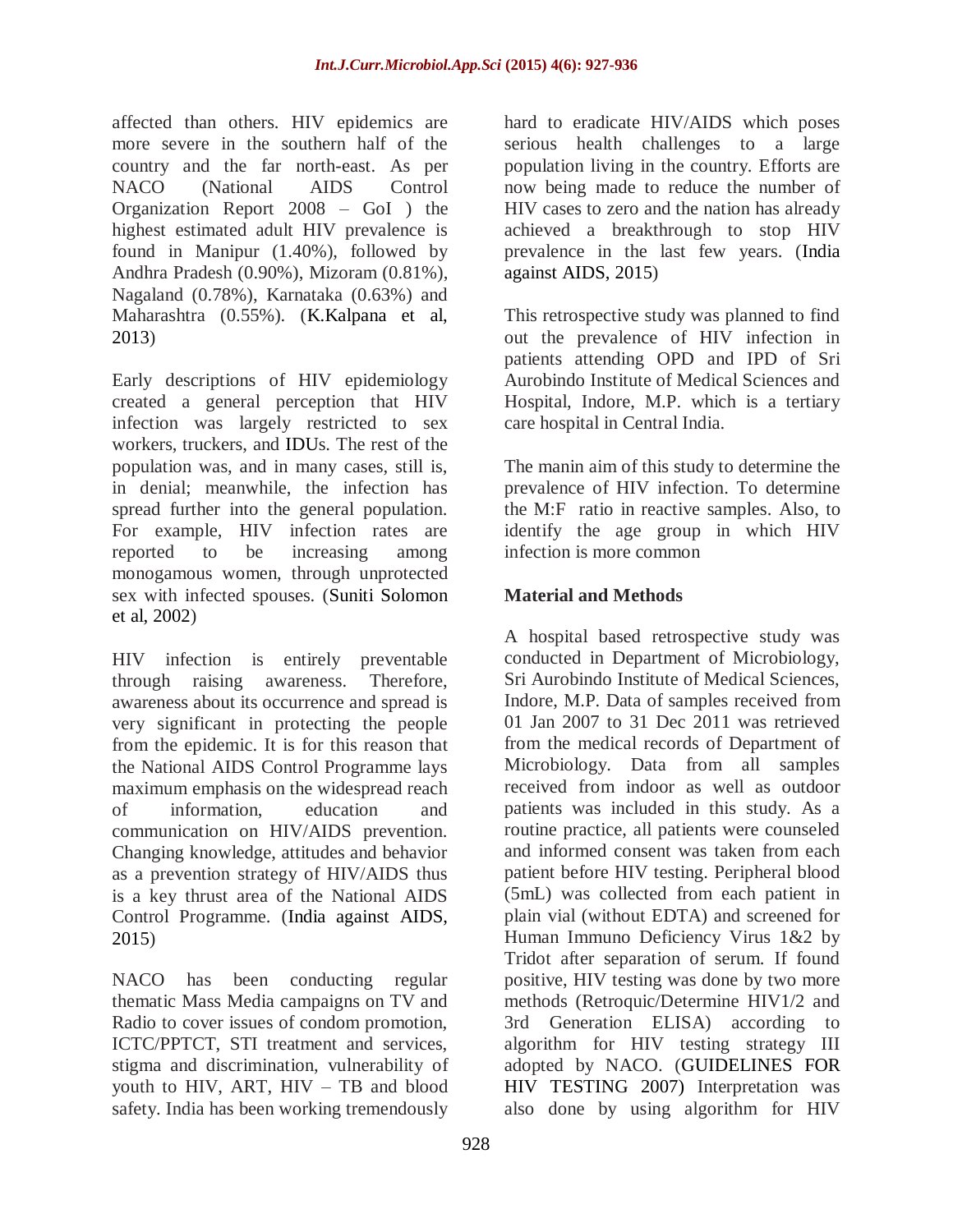testing. Strategy III involves (a) all samples tested with one ELISA / rapid test; (b) reactive samples from the first test tested with different antigen or principle; (c) reactive samples from the second test are again retested with third system of different antigen or principle. (Pic 1)

### **Results and Discussion**

Total 41144 samples were tested during study period, out of which, 279 (0.68%) were found to be positive for HIV 1.

Only one sample was found positive for both HIV1 and 2 and No sample was found positive for HIV2.

Number of samples were increasing (4548 to 12024) and Prevalence of HIV infection was gradually decreasing (0.88% to 0.59%) over a period of 5 years (2007-2011) (Table 1).

More numbers of males (191) were found infected than females (88).

Male to female ratio of infected persons was rising (0.25 to 0.6) from 2007 to 2011, (Table 3).

Maximum numbers of reactive samples belongs to age group 21-30 years (96) followed by 31-40 years (87) and 41-50 years (44). Least numbers of reactive samples were found in age group  $11 - 20$ years (9).

Most numbers of positive samples (227/279) were found in age groups of 21-50 years, (Table 4).

The present study has documented the prevalence of HIV infection among a large number ( $N = 41144$ ) of patients attending ICTC in a tertiary care hospital situated in central India. Over the study period, HIV

screening was increased (4348 in 2007 to 12024 in 2011) and prevalence of HIV was decreased (0.88 to 0.59) because of our surveillance systems have expanded with an increase in the number of surveillance sites, along with improvements in the quality of laboratory tests for HIV and testing strategies. In recent years, a number of countries including India with generalized epidemics have observed a decline in HIV prevalence due to these improvements. Ramalingam Sekar et al also found declining trends in HIV infection in their study which was conducted in almost same period in Tamilnadu. (Ramalingam Sekar et al,2013). Banke Lal Sherwal et al also mentioned declining trends in prevalence rate from 5.79%in 2008 to 3.26% in 2012 in New Delhi (Sherwal, B.L et al, 2015). NACO also mentioned the declining trends in HIV prevalence from 0.41% in 2001 through 0.36% in 2006 to 0.31% in 2009. (HIV declining in India, 2009). While Nitya Vyas et al reported increasing trends in prevalence of seropositivity from period 2002 (12.2%) to 2007 (17.34%). (Vyas N et al, 2009).

It is also important to try to establish the validity of HIV surveillance data from past years. The intrinsic validity of HIV tests in recent years has improved considerably. In addition, many countries like India have instituted quality assurance schemes that increase the validity of the HIV testing for surveillance in the field. As a result of improved tests and improved quality assurance systems in countries where additional resources have become available for HIV surveillance, the HIV surveillance data in recent years have better validity than those from earlier years. Though we have found the decreasing trends in HIV prevalence, still it is higher than national prevalence rate. This becomes more alarming when this data is from a city which is a part of state MP which has a prevalence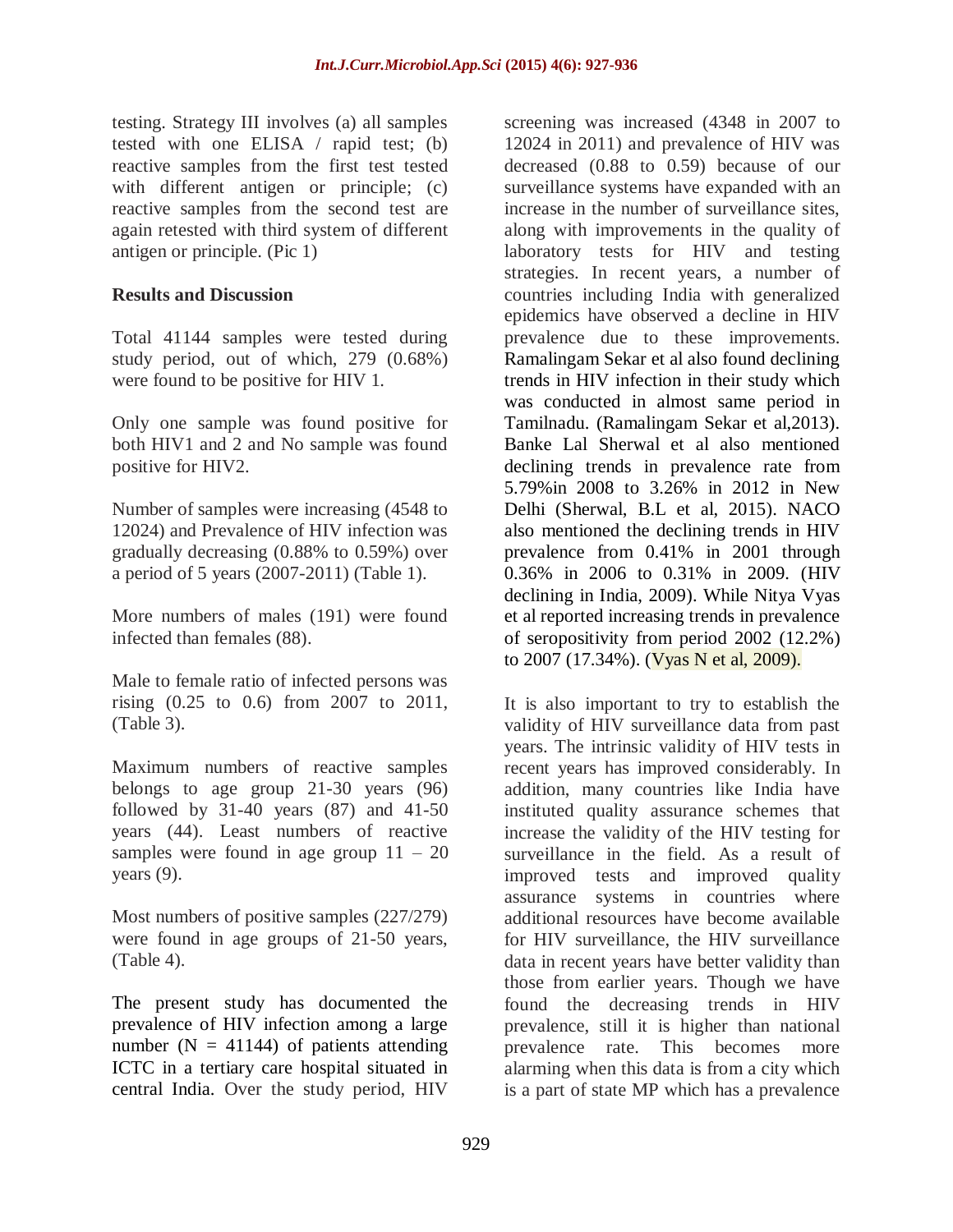rate of 0.19% (2009). (HIV declining in India, 2009). This tertiary care hospital is situated at outskirts of Indore and caters to urban as well rural population. Also it has industrial area nearby. Indore is an economical capital of MP and attracts large number of skilled and unskilled workers from other parts of state as well as other states. These migrants may also be responsible for this higher prevalence rate found in this study. As per the HIV fact sheets, Based on HIV Sentinel Surveillance Data in India 2003-2006 the prevalence rate for Indore was 6%. (HIV Fact Sheets, 2007).

There are a number of ways in which migration may contribute to the spread of HIV infection, and this is dependent on the number of migrants, their sexual behavior at destination and origin, the sexual behavior of non-migrating members of migrantsending communities, the HIV prevalence among sex partners of migrants at both locations, and the frequency and duration of migration episodes. On an individual level, migration increases the risk of HIV acquisition for migrants by exposing them to potential sex partners who are drawn from communities with a higher HIV prevalence than that in the migrants' native communities; migration may also lead to an increase in levels of sexual risk behaviors among migrants. (Tanvi Rai et al, 2014).

### **Table.1** Prevalence of HIV infection

| Year  | No. of sample tested | No. of reactive samples | Percentage |
|-------|----------------------|-------------------------|------------|
| 2011  | 12024                | 72                      | 0.59       |
| 2010  | 11026                | 68                      | 0.62       |
| 2009  | 8253                 | 59                      | 0.71       |
| 2008  | 5293                 | 40                      | 0.75       |
| 2007  | 4348                 | 40                      | 0.88       |
| Total | 41144                | 279                     | 0.68       |

**Table.2** Distribution of samples in OPD/IPD patients

| Year         | <b>OPD</b> Patients |          | <b>IPD</b> patients |          |
|--------------|---------------------|----------|---------------------|----------|
|              | Total               | Reactive | Total               | Reactive |
| 2011         | 4443                |          | 7581                | 55       |
| 2010         | 3806                | 19       | 7220                |          |
| 2009         | 2696                | 19       | 5557                | 40       |
| 2008         | 2000                |          | 3293                | 35       |
| 2007         | 1676                |          | 2872                | 29       |
| <b>TOTAL</b> | 14621               |          | 26523               | 208      |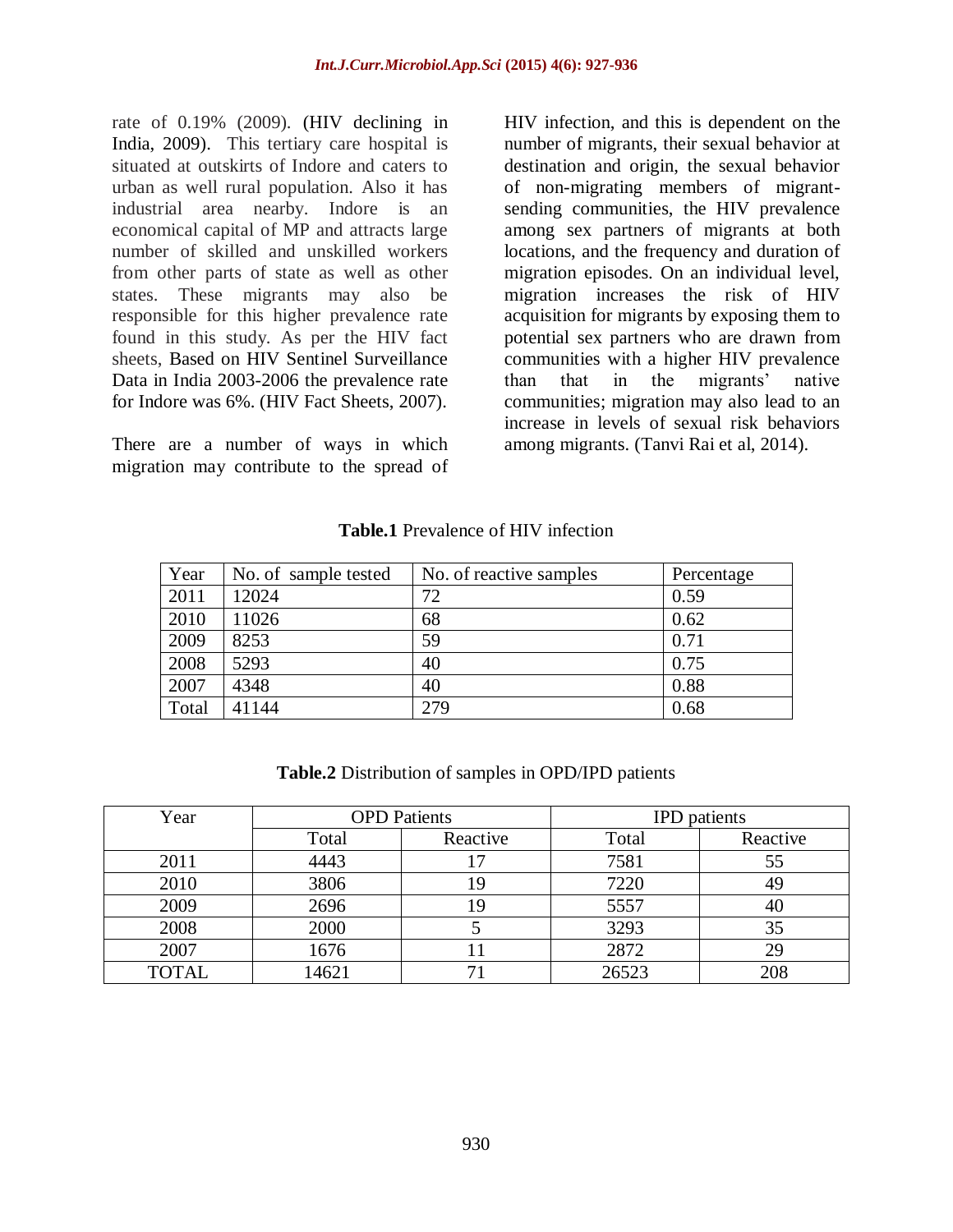#### *Int.J.Curr.Microbiol.App.Sci* **(2015) 4(6): 927-936**

|       | No. of samples | No. of reactive samples | male | female | M:F ratio |
|-------|----------------|-------------------------|------|--------|-----------|
| 2011  | 12024          |                         | 45   | 27     | 1:0.60    |
| 2010  | 11026          | 68                      | 45   | 23     | 1:0.51    |
| 2009  | 8253           | 59                      | 40   | 19     | 1:0.47    |
| 2008  | 5293           | 40                      | 29   | 11     | 1:0.38    |
| 2007  | 4548           | 40                      | 32   |        | 1:0.25    |
| total | 41144          | 279                     | 191  | 88     | 1:0.46    |

## **Table.3** Genderwise distribution of reactive samples

**Table.4** Age wise distribution of Reactive samples

| Age $(Yrs)$ | 2011           | 2010 | 2009           | 2008 | 2007 | Total |
|-------------|----------------|------|----------------|------|------|-------|
| $<10$       |                | b    | $\overline{2}$ |      |      | 13    |
| $11 - 20$   | ി              |      | $\bigcap$      |      | 2    |       |
| $21 - 30$   | 22             | 24   | 18             | 13   | 19   | 96    |
| $31 - 40$   | 22             | 21   | 18             | 15   | 11   | 87    |
| $41 - 50$   | 14             |      | 12             | 6    | っ    | 44    |
| $51 - 60$   | $\overline{4}$ |      |                |      | っ    | 19    |
| 61 & above  |                |      |                |      |      | 11    |
| Total       | 72             | 68   | 59             | 40   | 40   | 279   |

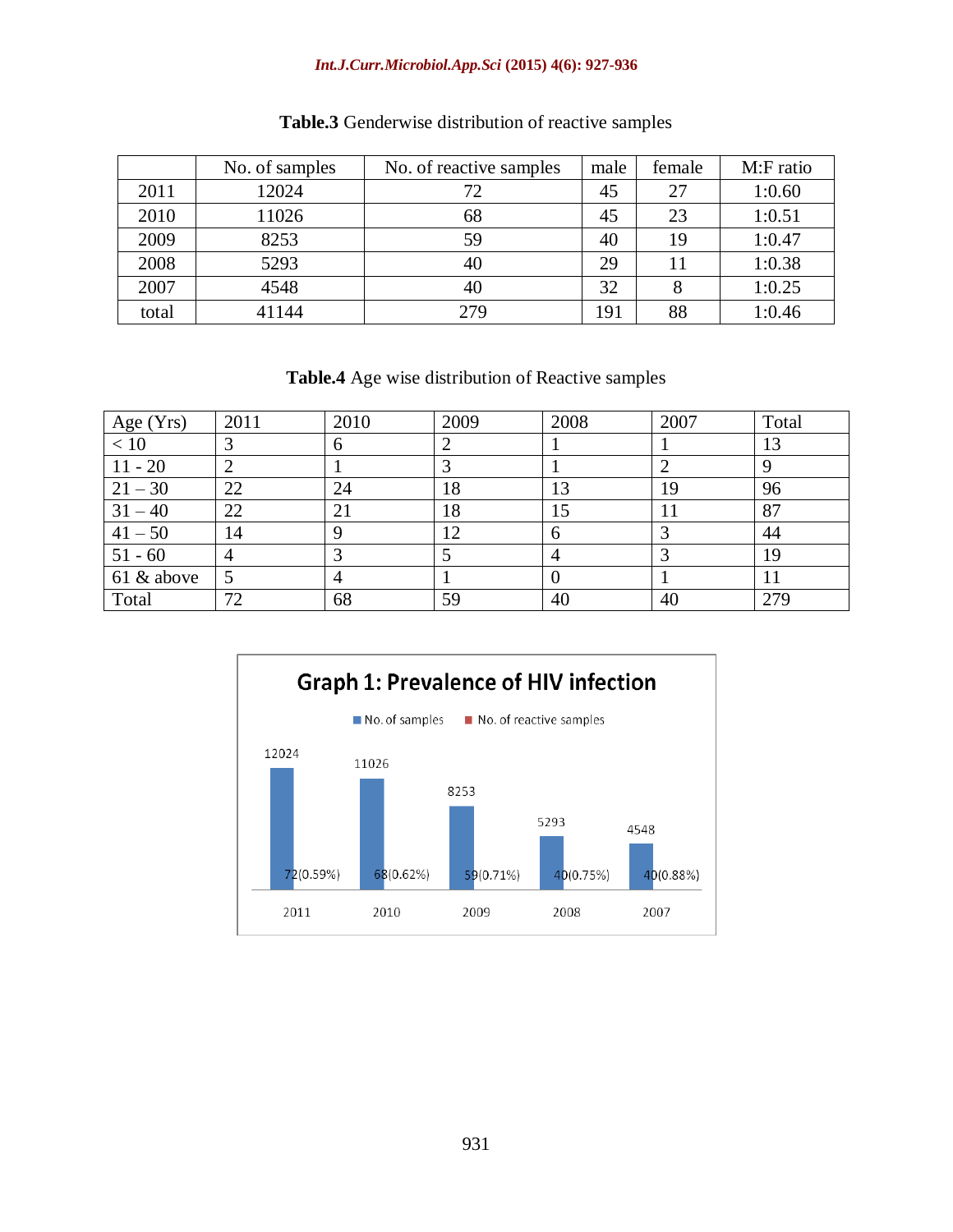

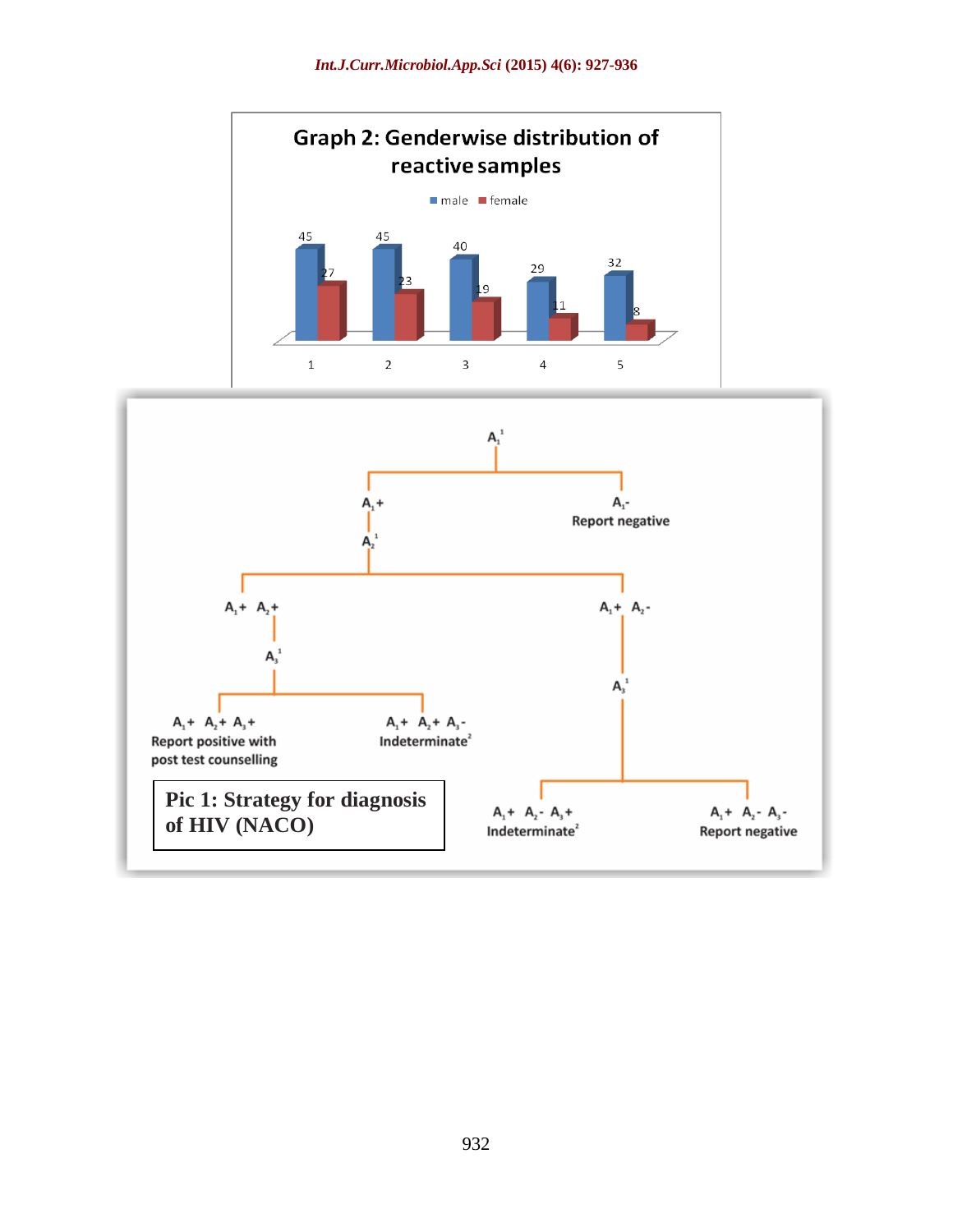**Pic.2** ELISA



**Pic.3** HIV TRIDOT

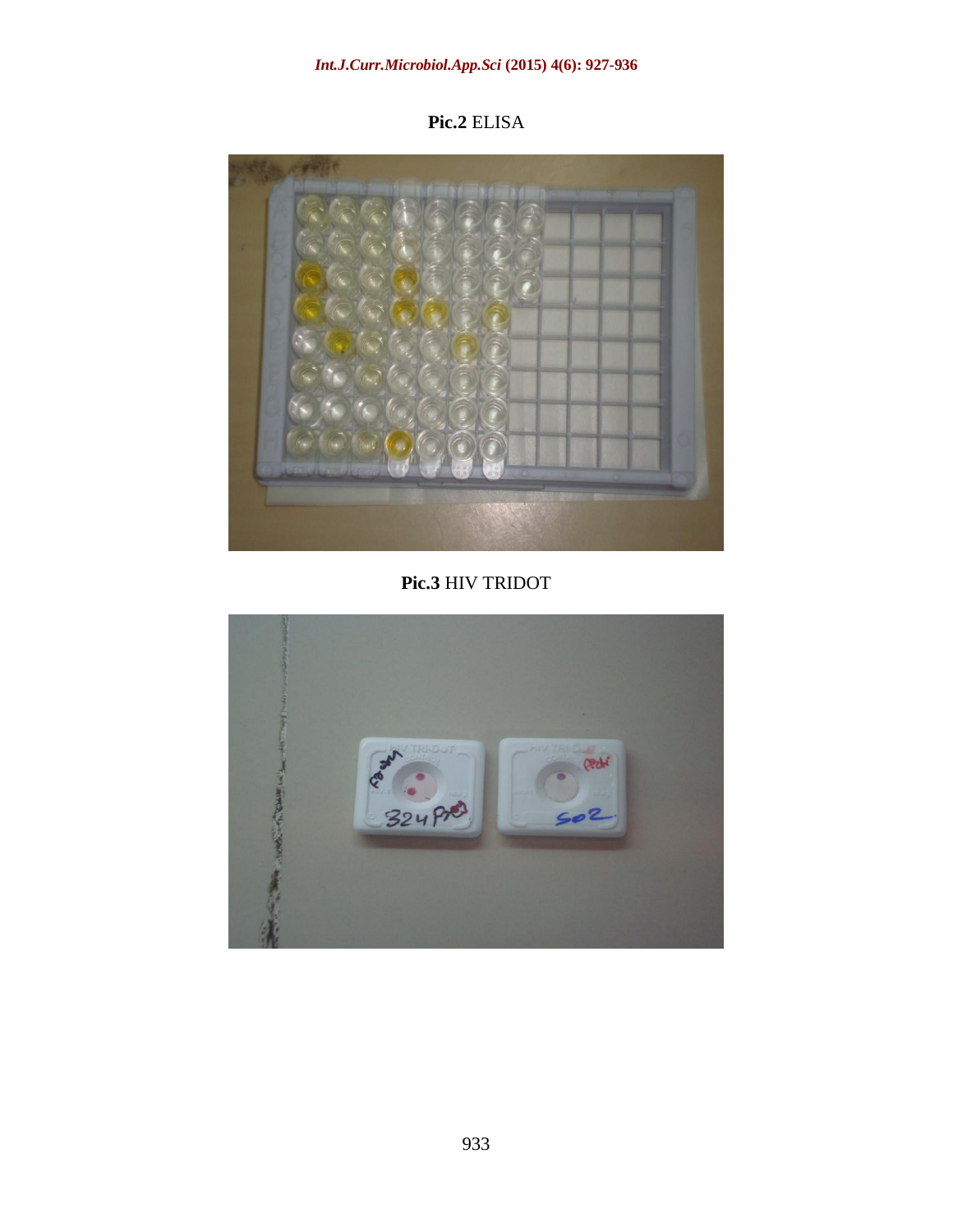#### **Pic.4** DETERMINE HIV ½



In our study, we have observed that there is significant gradual increase in the percentage of reactive female patients as compare to male over a period of five years. The percentage increased from 8 out of 40 (20%) in 2007 to 27 out of 72 (37.5%) reactive samples. Similar type of trend also observed by Banke Lal Sherwal et al. ( Sherwal, B.L et al, 2015) and Nitya Vyas et al  $(Vyas \tN et al, 2009)$ . This may be attributed to either increased awareness about the disease; lesser stigma associated with it nowadays, expanded coverage and better available diagnostic facilities. Sexwise distribution of estimated HIV infected female population in India was found to be 39%. (Basanta K et al, 2006; www.worldbank.org). There are a number of factors-biological, socio-cultural and economic, which make women and young girls more vulnerable to HIV and AIDS. The major source of infection is through heterosexual transmission and as compared to men; women are at a biological disadvantage in contracting HIV. HIV is

more easily transmitted from men to women than women to men; male-to-female transmission during sex is about twice as likely as female-to male transmission (Basanta K et al, 2006)

In this study, higher percentage of seropositivity (34.41%) was found in age group 21-30 years followed by age group 31 -40 years (31.2%). The age groups ranging from 21 years to 50 years cover the (227/279) 81.36% of all seropasitive patients. Sherwal et al ( Sherwal, B.L et al, 2015) found 69.2% while Nitya Vyas et al (Vyas N et al, 2009) found it 85.99% - 90.55% in age group of  $15 - 49$  years. As per our national figure, it is also observed that about 89% of the cases occur among sexually active persons aged 20 - 49 years. (Lal S. 2003: Park K. 2002). The Government of India estimates that about 2.40 million Indians are living with HIV (1.93 ‐ 3.04 million) with an adult prevalence of  $0.31\%$  (2009). Children  $\left( < 15 \right)$ yrs) account for 3.5% of all infections, while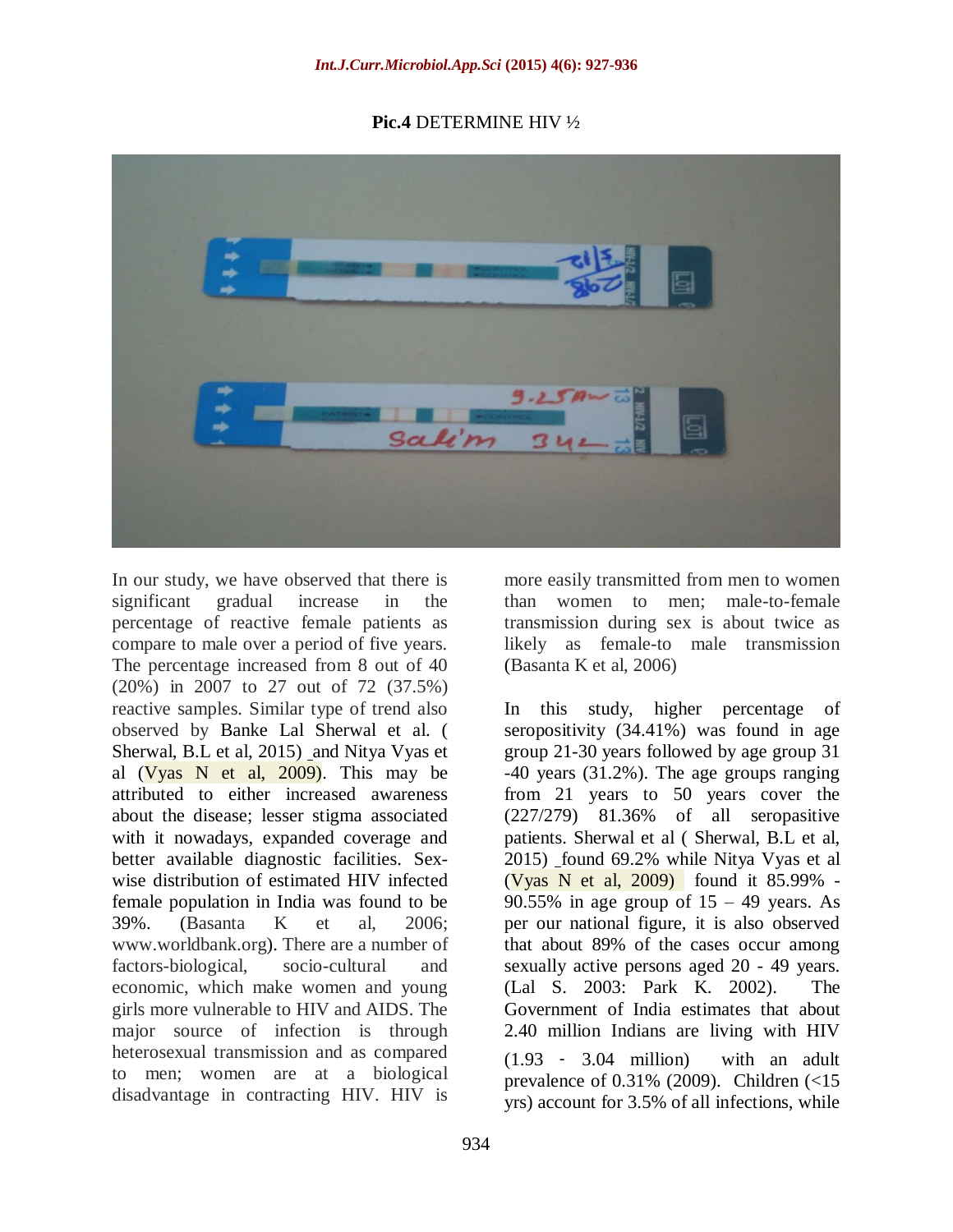83% are the in age group 15-49 years. (www.worldbank.org).

In conclusion, HIV prevalence is slowly but steady declining. The HIV situation in India may not have been alarming at first glance; however, a small percentage-point rise in HIV incidence must be viewed in absolute numbers as a multiple of a billion inhabitants. The HIV infection in India is no longer confined to high-risk population such as the intravenous drug users, men who have sex with men, truck drivers and commercial sex workers. The infection is gradually spreading from urban to rural areas and from high-risk groups to women who are mostly in monogamous marriages.

There is a male preponderance over female from sexually active age group of 21 - 40 years of age. Hence we should focus on this age group especially male group for the prevalence of high rate of HIV transmission. There is a need to empower adolescent girls and women by increasing their knowledge about HIV.

India's response to the HIV epidemic and the broad social mobilization of stakeholders has achieved significant results in controlling the HIV epidemic. The achievements warrant the need for further commitment and coordinated joint action that is guided by the best available scientific evidence and technical knowledge.

# **References**

- Suniti Solomon and Aylur Kailasam Ganesh, HIV in India. International AIDS Society–USA Topics in HIV Medicine, Volume 10 Issue 3 July/August 2002.
- M J Mimiaga, B Thomas, K H Mayer, S L Reisner, S Menon, et al, Alcohol use and HIV sexual risk among MSM in

Chennai, India. Int J STD AIDS. 2011 March ; 22(3): 121–125.

- K.Kalpana, Saraswati Raju Iyer, IOSR Journal Of Humanities And Social Science (IOSR-JHSS) Volume 8, Issue 4 (Mar. - Apr. 2013), PP 29-36
- India against AIDS: Aspiring for "AIDS Free India" | National Portal of India, www.india .gov.in, 02/01/2015
- GUIDELINES FOR HIV TESTING 2007@ National AIDS Control Organisation. Ministry of Health and Family Welfare National AIDS Control Organisation March 2007
- Ramalingam Sekar, Murugesan Amudhan, Moorthy Sivashankar, Manoharan Mythreyee, Recent trends in HIV prevalence in a remote setting of southern India: Insights into arranging HIV control policies, J Infect Dev Ctries 2013; 7(11):838-843.
- Sherwal, B.L., Gupta, P., Nayak, R., Gogoi, S., Suri, S. and Dutta, R. (2015) Prevalence of HIV in a TertiaryCare Centre in Delhi: A Five-Year ICTC Based Study. World Journal of AIDS, 5, 1-9.
- HIV declining in India; New infections reduced by 50% from 2000-2009; Sustained focus on prevention required. Government of India Ministry of Health & Family Welfare, Department of AIDS Control, National AIDS Control Organisation, Press Release, 01 Dec 2010
- Vyas N, Hooja S, Sinha P, Mathur A, Singhal A, Vyas L. Prevalence of HIV/AIDS and prediction of future trends in north-west region of India: A six-year ICTC-based study. Indian J Community Med 2009;34:212-7
- Basanta K. Pradhan, Ramamani Sundar, Gender Impact of HIV and AIDS in India, National AIDS Control Organisation (NACO), National Council of Applied Economic